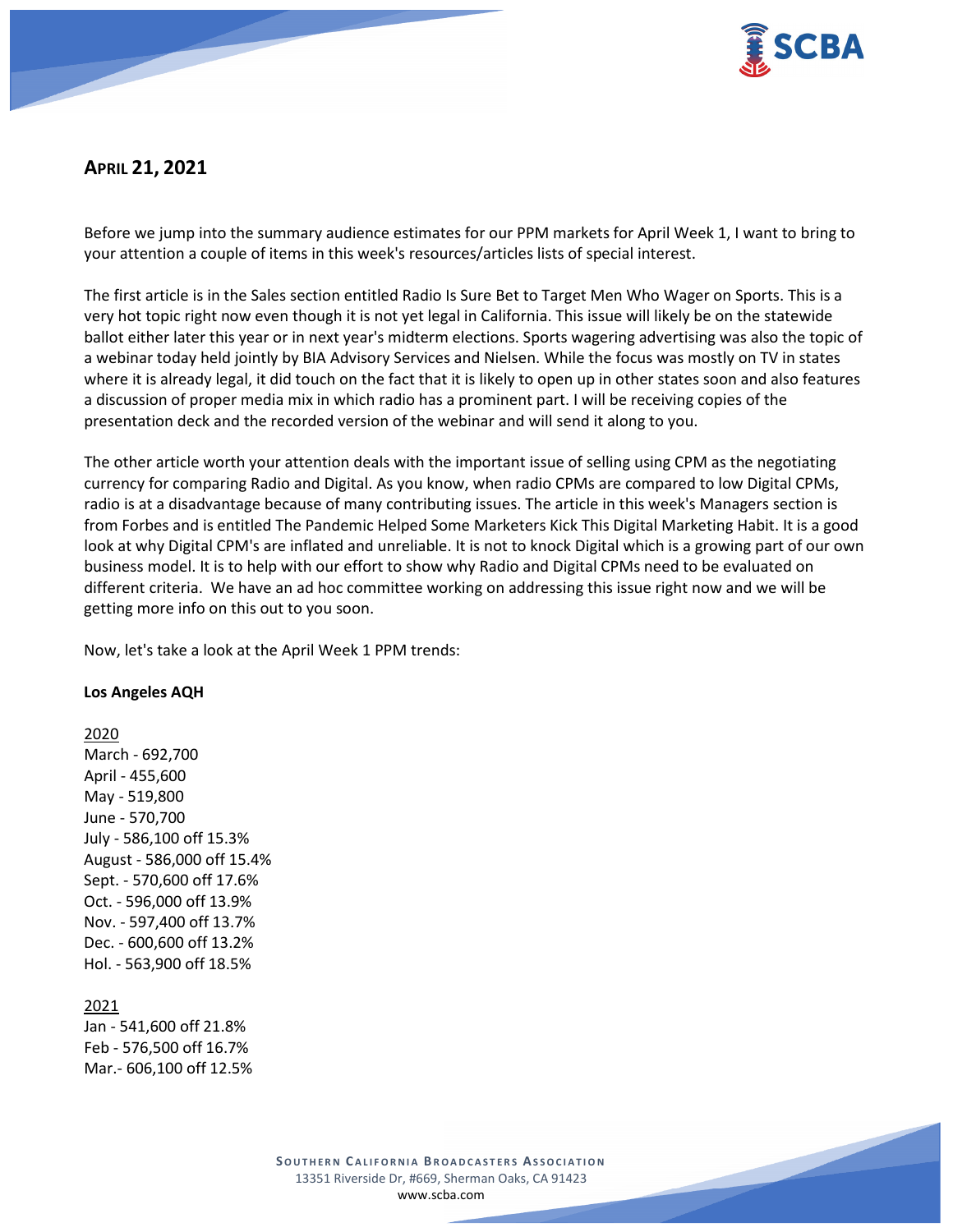

Jan. Week 1 - 519,500 off 25% Jan. Week 2 - 531,800 off 23.2% Jan. Week 3 - 507,900 off 26.6% Jan. Week 4 - 520,800 off 24.8%

Feb. Week 1 - 551,800 off 20.3% Feb. Week 2 - 546,300 off 21.1% Feb. Week 3 - 557,800 off 19.4% Feb. Week 4 - 576,400 off 16.7%

Mar. Week 1 - 590,900 off 14.6% Mar. Week 2 - 578,500 off 16.4% Mar. Week 3 - 615,500 off 11.1% Mar. Week 4 - 639,600 off 7.7%

#### Apr. Week 1 - 635,600 off 8.2%

### **Los Angeles Cume**

#### 2020

March - 10,611,300 April - 9,080,100 May - 9,572,200 June - 9,941,100 July - 10,089,600 off 4.9% August - 10,029,800 off 5.4% Sept. - 9,999,500 off 5.7% Oct. - 10,055,100 off 5.2% Nov. - 10,133,900 off 4.4% Dec. - 9,955,600 off 6.1% Hol. - 9,936,300 off 6.3%

# 2021

Jan. - 9,587,700 off 9.6% Feb. - 9,717,300 off 8.4% Mar. - 9,817,600 off 7.5%

Jan. Week 1 - 9,541,700 off 10% Jan. Week 2 - 9,560,000 off 9.9% Jan. Week 3 - 9,558,400 off 9.9% Jan. Week 4- 9,690,700 off 8.6%

Feb. Week 1 - 9,660,500 off 8.9% Feb. Week 2 - 9,776,500 off 7.8% Feb. Week 3 - 9,603,500 off 9.4% Feb. Week 4 - 9,828,900 off 7.3%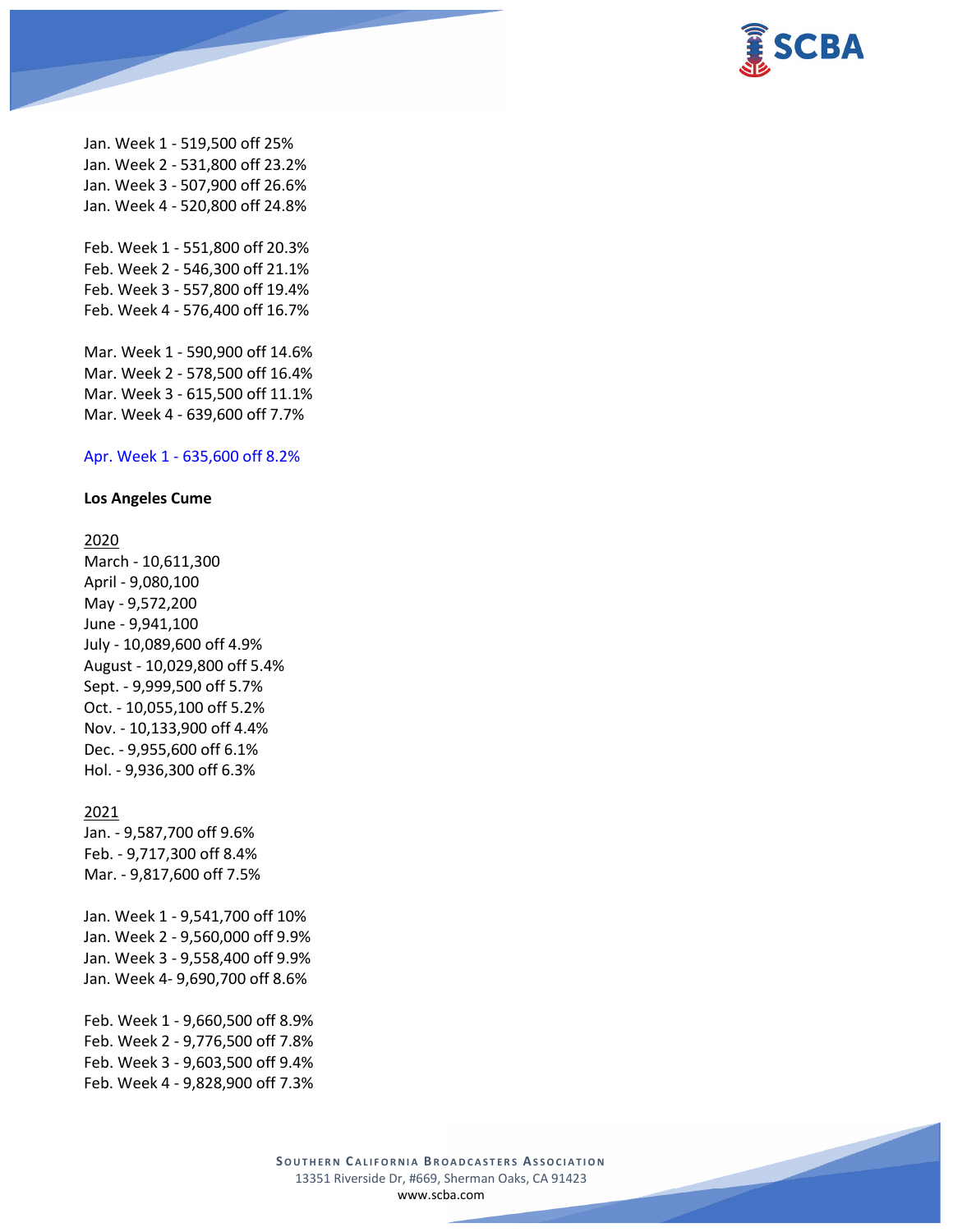

Mar. Week 1 - 9,647,900 off 9% Mar. Week 2 - 9,582,400 off 9.6% Mar. Week 3 - 9,965,900 off 6% Mar. Week 4 - 10,074,100 off 5.1%

### Apr. Week 1 - 10,328,400 off 2.7%

#### **Riverside/San Bernardino AQH**

2020

March - 128,900 April - 96,200 May - 105,000 June - 115,100 July - 108,600 off 15.7% August - 109,400 off 15.1% Sept. - 102,100 off 20.7% Oct. - 106,000 off 17.7% Nov. - 105,600 off 18% Dec.- 108,200 off 16% Hol. - 95,600 off 25.8%

#### 2021

Jan. - 91,500 off 29% Feb. -101,800 off 21% Mar. - 105,800 off 17.9%

Jan. Week 1 - 88,900 off 31% Jan. Week 2 - 86,400 off 32.9% Jan. Week 3 - 85,800 off 33.4% Jan. Week 4 - 95,100 off 26.2%

Feb. Week 1 - 97,700 off 24.2% Feb. Week 2 - 98,000 off 23.9% Feb. Week 3 - 98,200 off 23.8% Feb. Week 4 - 101,900 off 20%

Mar. Week 1 - 101,600 off 21.1% Mar. Week 2 - 105,500 off 18% Mar. Week 3 - 110,400 off 14.4% Mar. Week 4 - 105,900 off 17.8%

Apr. Week 1 - 111,400 off 13.6%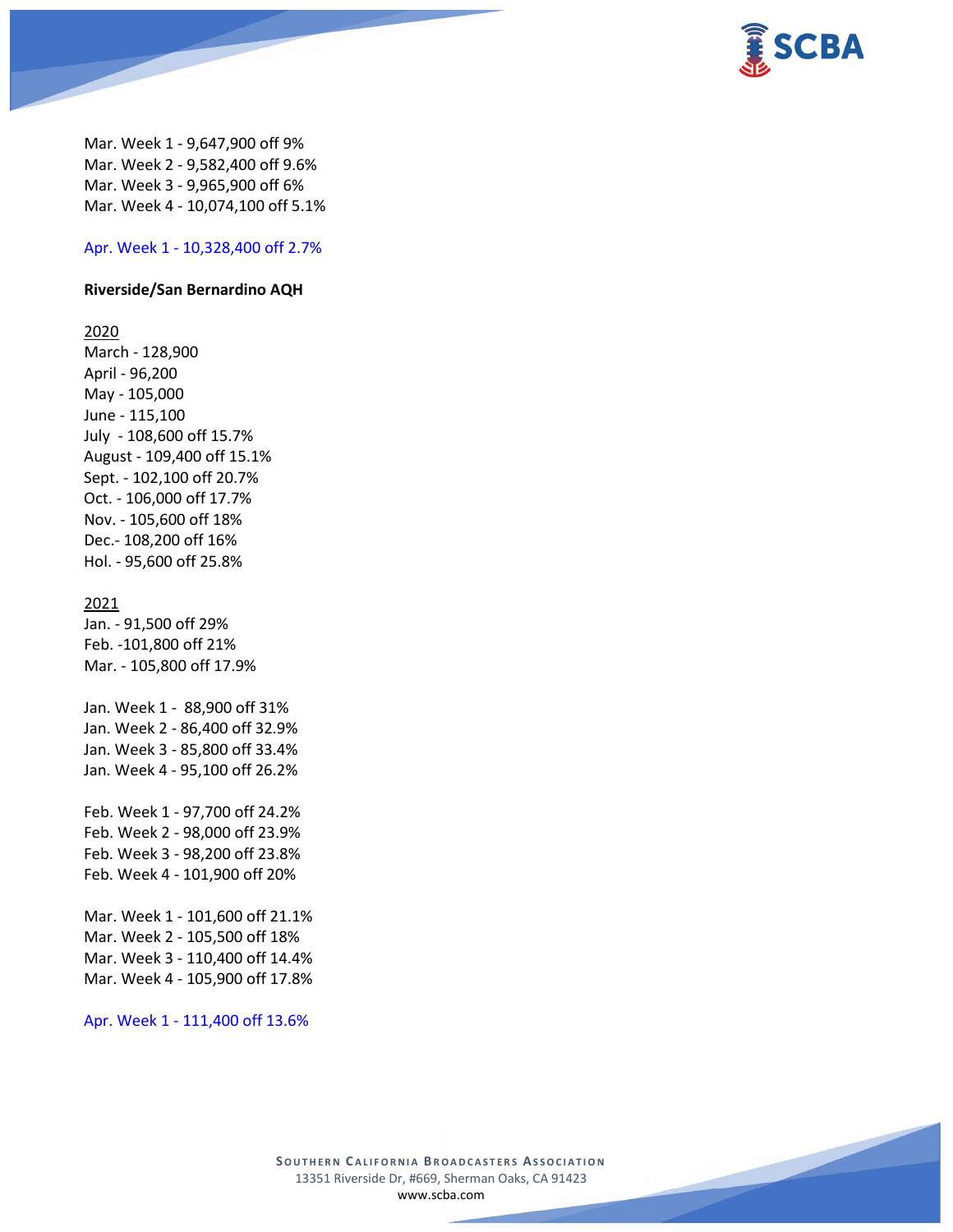

#### **Riverside/San Bernardino Cume**

2020

March - 2,012,400 April - 1,727,400 May - 1,846,500 June - 1,924,800 July - 1,968,100 off 2.2% August - 1,948,500 off 3.1% Sept. - 1,909,800 off 5% Oct. - 1,891,200 off 6% Nov. - 1,901,700 off 5.5% Dec. - 1,920,900 off 4.5% Hol. - 1,866,700 off 7.2%

#### 2021

Jan. - 1,824,500 off 9.3% Feb. - 1,941,100 off 3.5% Mar. - 1,919,700 off 4.6%

Jan. Week 1 - 1,831,600 off 8.9% Jan. Week 2 - 1,792,800 off 10.9% Jan. Week 3 - 1,790,600 off 11% Jan. Week 4 - 1,882,900 off 6.4%

Feb. Week 1 - 1,921,500 off 4.5% Feb. Week 2 - 1,930,300 off 4% Feb. Week 3 - 1,945,000 off 3.3% Feb. Week 4 - 1,967,800 off 2.2%

Mar. Week 1 - 1,903,700 off 5.4% Mar. Week 2 - 1,876,800 off 6.7% Mar. Week 3 - 1,930,600 off 4.1% Mar. Week 4 - 1,967,600 off 2.2%

Apr. Week 1 - 1,935,000 off 3.8%

### **San Diego AQH**

#### 2020

March - 142,700 April - 98,000 May - 109,400 June - 120,100 July - 126,000 August - 128,500 (off 10%)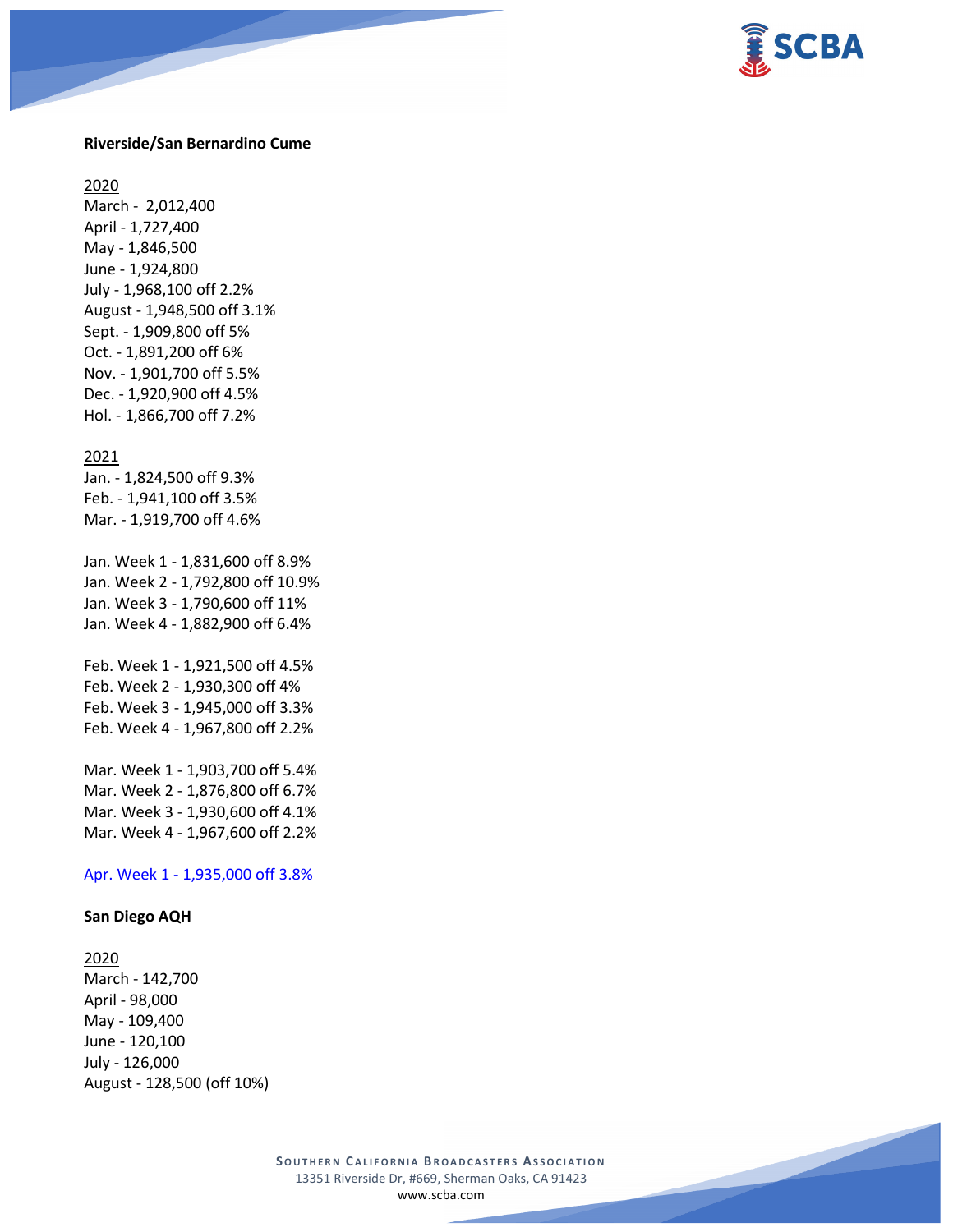

Sept. - 125,000 (off 12.4%) Oct. - 126,800 (off 11.1%) Nov. - 129,300 (off 9.4%) Dec. - 124,500 (off 12.8%) Hol. - 119,700 (off 16.11%)

#### 2021

Jan. - 114,200 (off 19.97%) Feb. - 117,700 (off 17.5%) Mar. - 119,900 (off 16.0%)

Jan. Week 1 - 112,300 off 21.3% Jan. Week 2 - 111,500 off 21.9% Jan. Week 3 - 105,200 off 26.3% Jan. Week 4 - 112,100 off 21.4%

Feb. Week 1 - 114,800 off 19.6% Feb. Week 2 - 111,800 off 21.7% Feb. Week 3 - 113,100 off 20.7% Feb. Week 4 - 113,900 off 20.2%

Mar. Week 1 - 117,000 off 18.0% Mar. Week 2 - 119,000 off 16.6% Mar. Week 3 - 118,700 off 16.8% Mar. Week 4 - 124,700 off 12.6%

Apr. Week 1 - 122,500 off 14.2%

#### **San Diego Cume**

2020 March - 2,549,000 April - 2,133,900 May - 2,303,400 June - 2,408,600 July - 2,438,900 August - 2,418,400 (off 5.1% from March) Sept. - 2,382,700 (off 6.5%) Oct. - 2,398,000 (off 5.9%) Nov. - 2,361,900 (off 7.3%) Dec. - 2,388,500 (off 6.3%) Hol. - 2,344,600 (off 8.0%)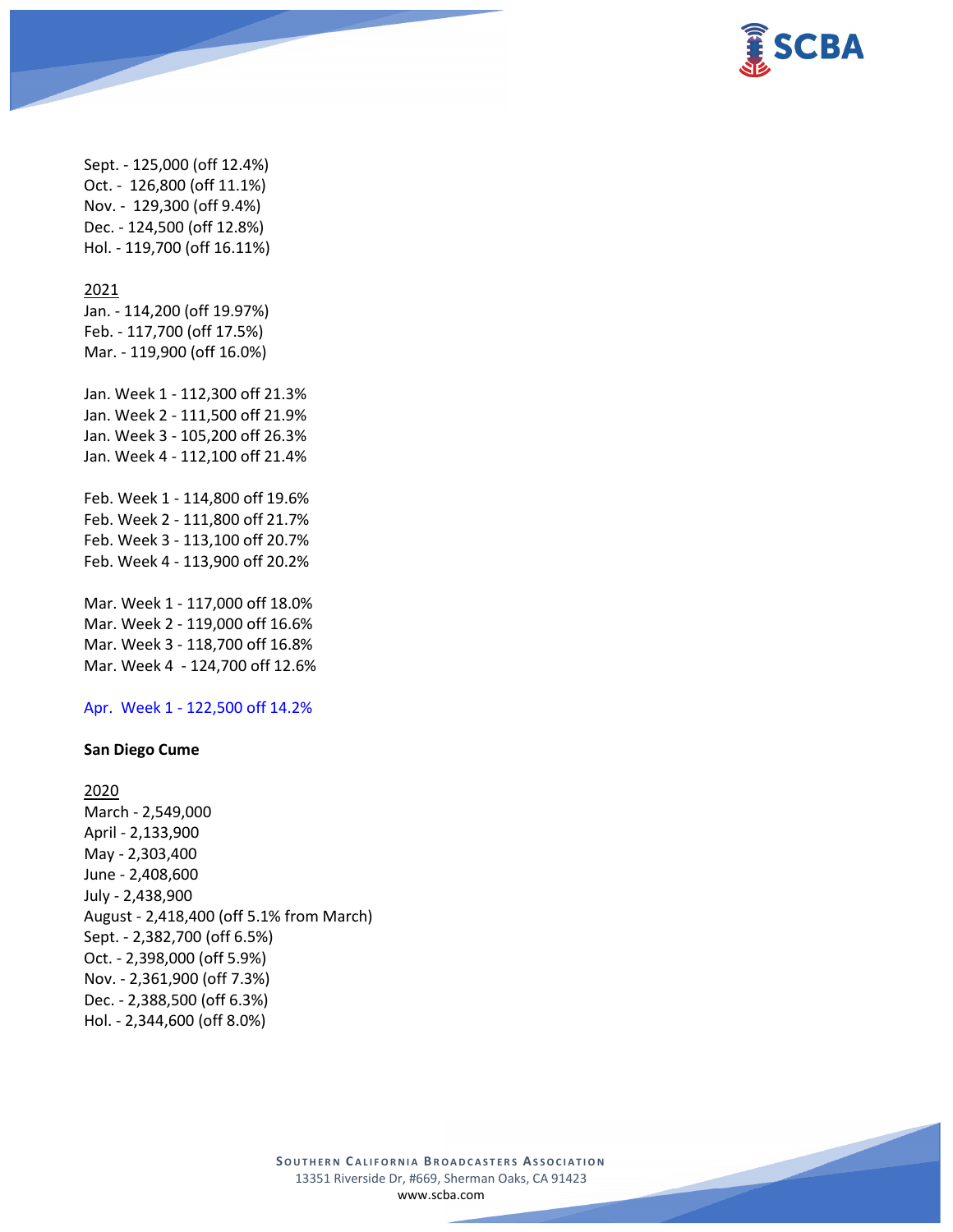

2021 Jan. - 2,287,800 (off 10.2%) Feb. - 2,302,200 (off 9.7%) Mar. - 2,314,400 (off 9.2%)

Jan. Week 1 - 2,377,200 (off 6.7%) Jan. Week 2 - 2,296,200 (off 9.9%) Jan. Week 3 - 2,163,800 (off 15.1%) Jan. Week 4 - 2,313,900 (off 9.2%)

Feb. Week 1 - 2,242,900 (off 12.0%) Feb. Week 2 - 2,342,600 (off 8.1%) Feb. Week 3 - 2,324,000 (off 8.8%) Feb. Week 4 - 2,299,500 (off 9.8%)

Mar. Week 1 - 2,305,100 (off 9.6%) Mar. Week 2 - 2,314,400 (off 9.2%) Mar. Week 3 - 2,321,300 (off 8.9%) Mar. Week 4 - 2,316,700 (off 9.1%)

Apr. Week 1 - 2,275,600 (off 10.7%)

Behold, the lists of knowledge!:

## **RESOURCES AND ARTICLES OF INTEREST TO SALES AND ADVERTISERS:**

### **'Ad Spending Is Red-Hot Right Now,' Says Co-Founder Of Business Insider.**

Inside Radio April 21, 2021 [http://www.insideradio.com/free/ad-spending-is-red-hot-right-now-says-co-founder-of-business](http://www.insideradio.com/free/ad-spending-is-red-hot-right-now-says-co-founder-of-business-insider/article_afd8418a-a267-11eb-a0e1-6b15dd29ffbe.html)[insider/article\\_afd8418a-a267-11eb-a0e1-6b15dd29ffbe.html](http://www.insideradio.com/free/ad-spending-is-red-hot-right-now-says-co-founder-of-business-insider/article_afd8418a-a267-11eb-a0e1-6b15dd29ffbe.html)

**Radio Part Of Marketing Plan For The Rebranding Of Angie's List.**

Inside Radio April 21, 2021 [http://www.insideradio.com/free/radio-part-of-marketing-plan-for-the-rebranding-of-angie-s](http://www.insideradio.com/free/radio-part-of-marketing-plan-for-the-rebranding-of-angie-s-list/article_f0158ee8-a266-11eb-ba5c-3f73690fdcbd.html)[list/article\\_f0158ee8-a266-11eb-ba5c-3f73690fdcbd.html](http://www.insideradio.com/free/radio-part-of-marketing-plan-for-the-rebranding-of-angie-s-list/article_f0158ee8-a266-11eb-ba5c-3f73690fdcbd.html)

### **Radio Is Sure Bet to Target Men Who Wager on Sports.**

Inside Radio April 21, 2021

(Note: While sports betting is not yet legal in California, there is a good chance it will be on a statewide ballot either this year as part of the expected recall election or next year for sure. The issue is already qualified for the ballot. it is just a matter of when. I sat through a webinar on sports betting advertising held by BIA and Nielsen this morning and will pass along the deck and recording of that webinar when they send it out).

[http://www.insideradio.com/free/radio-is-sure-bet-to-target-men-who-wager-on-sports/article\\_49297ba2](http://www.insideradio.com/free/radio-is-sure-bet-to-target-men-who-wager-on-sports/article_49297ba2-a267-11eb-8b71-57ce8e57aa5f.html) [a267-11eb-8b71-57ce8e57aa5f.html](http://www.insideradio.com/free/radio-is-sure-bet-to-target-men-who-wager-on-sports/article_49297ba2-a267-11eb-8b71-57ce8e57aa5f.html)

**Growing In Size, Bursting With Spending Power, 55+ Demo Is Ready For Its Close-Up.** Inside Radio (Katz) April 21, 2021

[http://www.insideradio.com/free/growing-in-size-bursting-with-spending-power-55-demo-is-ready-for-its](http://www.insideradio.com/free/growing-in-size-bursting-with-spending-power-55-demo-is-ready-for-its-close-up/article_eb7d06c6-a267-11eb-a265-07d0569696db.html)[close-up/article\\_eb7d06c6-a267-11eb-a265-07d0569696db.html](http://www.insideradio.com/free/growing-in-size-bursting-with-spending-power-55-demo-is-ready-for-its-close-up/article_eb7d06c6-a267-11eb-a265-07d0569696db.html)

> **SOUTHERN C ALIFORNIA B ROADCASTERS ASSOCIATION** 13351 Riverside Dr, #669, Sherman Oaks, CA 91423 [www.scba.com](http://www.scba.com/)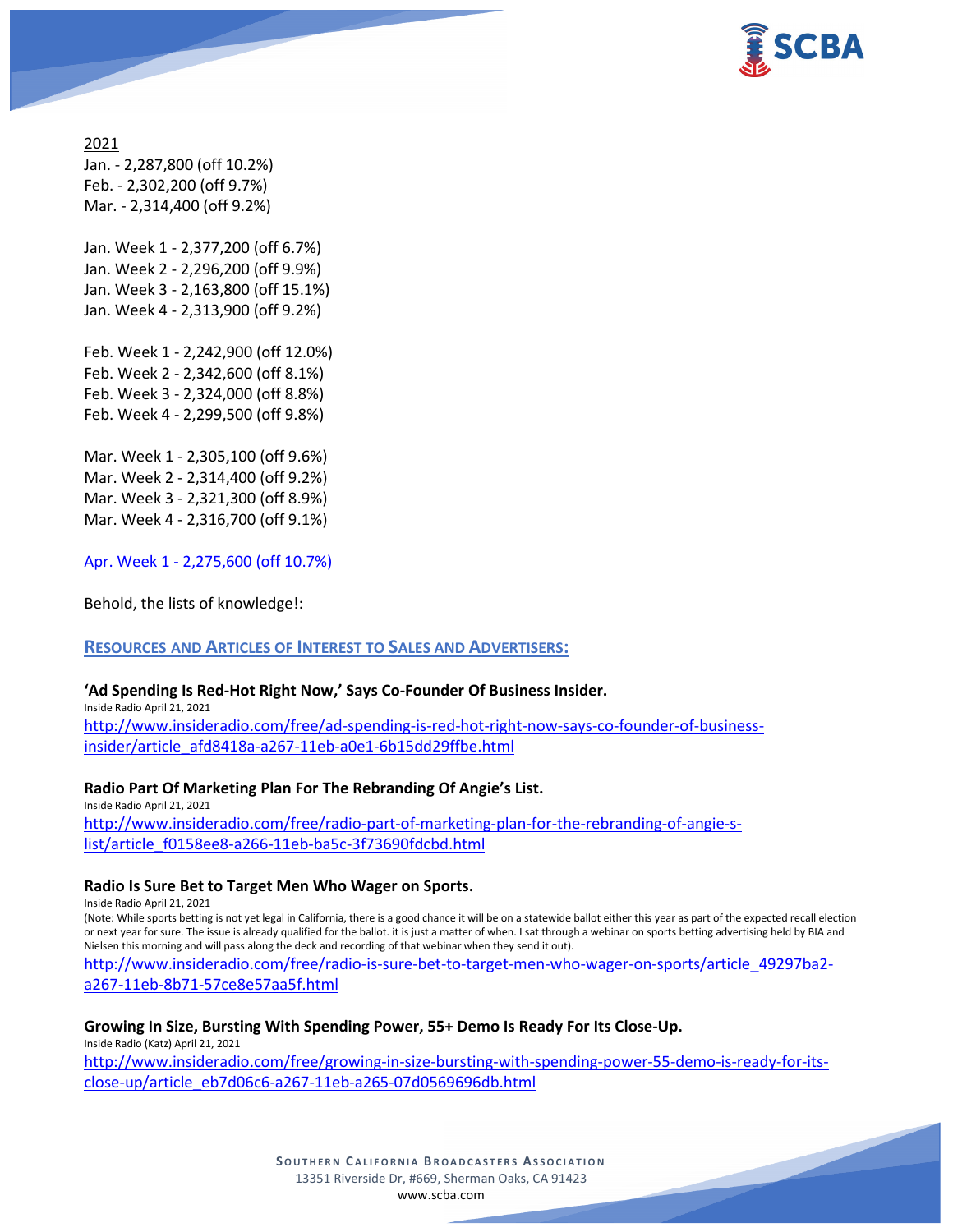

#### **Survey Confirms: Retailers, Shoppers Ready to Roar Back**

Chain Store Age April 20, 2021 [https://chainstoreage.com/survey-confirms-retailers-shoppers-ready-roar](https://chainstoreage.com/survey-confirms-retailers-shoppers-ready-roar-back?oly_enc_id=8319H4585489H7M&utm_source=omeda&utm_medium=email&utm_campaign=NL_CSA+Day+Breaker&utm_keyword=)[back?oly\\_enc\\_id=8319H4585489H7M&utm\\_source=omeda&utm\\_medium=email&utm\\_campaign=NL\\_CSA+Day](https://chainstoreage.com/survey-confirms-retailers-shoppers-ready-roar-back?oly_enc_id=8319H4585489H7M&utm_source=omeda&utm_medium=email&utm_campaign=NL_CSA+Day+Breaker&utm_keyword=) [+Breaker&utm\\_keyword=](https://chainstoreage.com/survey-confirms-retailers-shoppers-ready-roar-back?oly_enc_id=8319H4585489H7M&utm_source=omeda&utm_medium=email&utm_campaign=NL_CSA+Day+Breaker&utm_keyword=)

#### **A Case For America's Auto Dealers To Increase Their Radio Advertising.**

Inside Radio (Westwood One - Bouvard) April 2021 [http://www.insideradio.com/free/a-case-for-america-s-auto-dealers-to-increase-their-radio](http://www.insideradio.com/free/a-case-for-america-s-auto-dealers-to-increase-their-radio-advertising/article_31ffa00e-a1a5-11eb-9e7f-1be7182625b1.html)[advertising/article\\_31ffa00e-a1a5-11eb-9e7f-1be7182625b1.html](http://www.insideradio.com/free/a-case-for-america-s-auto-dealers-to-increase-their-radio-advertising/article_31ffa00e-a1a5-11eb-9e7f-1be7182625b1.html)

## **Improving Sales Performance | Running Effective Sales Meetings in a Work-From-Home Environment**

The Center for Sales Strategy, April 20, 2021 [https://blog.thecenterforsalesstrategy.com/improving-sales-performance-running-effective-sales-meetings-in-a](https://blog.thecenterforsalesstrategy.com/improving-sales-performance-running-effective-sales-meetings-in-a-work-from-home-environment?utm_campaign=subscriber&utm_medium=email&_hsmi=122429442&_hsenc=p2ANqtz-_tGzhInUMtFFxHH4DEpeJYXEkivW3NvOXcqL421LY2FnP-FIoUDACY3KlCXK7KbIPZZkKvOHNZnOxi-4LEqkETyk21vw&utm_content=122429442&utm_source=hs_email)[work-from-home](https://blog.thecenterforsalesstrategy.com/improving-sales-performance-running-effective-sales-meetings-in-a-work-from-home-environment?utm_campaign=subscriber&utm_medium=email&_hsmi=122429442&_hsenc=p2ANqtz-_tGzhInUMtFFxHH4DEpeJYXEkivW3NvOXcqL421LY2FnP-FIoUDACY3KlCXK7KbIPZZkKvOHNZnOxi-4LEqkETyk21vw&utm_content=122429442&utm_source=hs_email)[environment?utm\\_campaign=subscriber&utm\\_medium=email&\\_hsmi=122429442&\\_hsenc=p2ANqtz-](https://blog.thecenterforsalesstrategy.com/improving-sales-performance-running-effective-sales-meetings-in-a-work-from-home-environment?utm_campaign=subscriber&utm_medium=email&_hsmi=122429442&_hsenc=p2ANqtz-_tGzhInUMtFFxHH4DEpeJYXEkivW3NvOXcqL421LY2FnP-FIoUDACY3KlCXK7KbIPZZkKvOHNZnOxi-4LEqkETyk21vw&utm_content=122429442&utm_source=hs_email) [\\_tGzhInUMtFFxHH4DEpeJYXEkivW3NvOXcqL421LY2FnP-FIoUDACY3KlCXK7KbIPZZkKvOHNZnOxi-](https://blog.thecenterforsalesstrategy.com/improving-sales-performance-running-effective-sales-meetings-in-a-work-from-home-environment?utm_campaign=subscriber&utm_medium=email&_hsmi=122429442&_hsenc=p2ANqtz-_tGzhInUMtFFxHH4DEpeJYXEkivW3NvOXcqL421LY2FnP-FIoUDACY3KlCXK7KbIPZZkKvOHNZnOxi-4LEqkETyk21vw&utm_content=122429442&utm_source=hs_email)[4LEqkETyk21vw&utm\\_content=122429442&utm\\_source=hs\\_email](https://blog.thecenterforsalesstrategy.com/improving-sales-performance-running-effective-sales-meetings-in-a-work-from-home-environment?utm_campaign=subscriber&utm_medium=email&_hsmi=122429442&_hsenc=p2ANqtz-_tGzhInUMtFFxHH4DEpeJYXEkivW3NvOXcqL421LY2FnP-FIoUDACY3KlCXK7KbIPZZkKvOHNZnOxi-4LEqkETyk21vw&utm_content=122429442&utm_source=hs_email)

### **A Big Spot Radio Lead For A Big Home Improvement Brand**

Radio+Television Business Report April 20, 2021 <https://www.rbr.com/mm-spot-ten-radio-041921/>

### **Looking For Retail Ad Dollars? Some Segments Are Doing Better Than Others.**

Inside Radio (GroupM) April 20, 2021 [http://www.insideradio.com/free/looking-for-retail-ad-dollars-some-segments-are-doing-better-than](http://www.insideradio.com/free/looking-for-retail-ad-dollars-some-segments-are-doing-better-than-others/article_b6961678-a1a4-11eb-af38-e73036984efd.html)[others/article\\_b6961678-a1a4-11eb-af38-e73036984efd.html](http://www.insideradio.com/free/looking-for-retail-ad-dollars-some-segments-are-doing-better-than-others/article_b6961678-a1a4-11eb-af38-e73036984efd.html)

### **In the Roaring Twenties, Ads Make a Comeback**

**Subscriptions may be the rage, but businesses of all sorts are pouring money into advertising — digital most of all.**

New York Times April 18, 2021 <https://www.nytimes.com/2021/04/18/business/media/subscriptions-advertising-media.html>

### **Podsights: Data Shows Podcast Ads Doing Even Better At Converting Listeners To Buyers.**

Inside Radio April 19, 2021 [http://www.insideradio.com/podcastnewsdaily/podsights-data-shows-podcast-ads-doing-even-better-at](http://www.insideradio.com/podcastnewsdaily/podsights-data-shows-podcast-ads-doing-even-better-at-converting-listeners-to-buyers/article_2086587c-a132-11eb-ad2c-4fa60b1eafd8.html)[converting-listeners-to-buyers/article\\_2086587c-a132-11eb-ad2c-4fa60b1eafd8.html](http://www.insideradio.com/podcastnewsdaily/podsights-data-shows-podcast-ads-doing-even-better-at-converting-listeners-to-buyers/article_2086587c-a132-11eb-ad2c-4fa60b1eafd8.html)

Here is a Google Drive link to the full Podsights report:

**ATTACHMENT**: [Podsights Benchmark Report –](https://scba.com/podsights-benchmark-report-q2-2021/) Q2 2021

### **Evidence That It's Time to Shift Sales Strategies**

Borrell Associates April 19, 2020 (Another entertaining and informative session with Corey Elliott) <https://wordpress.borrellassociates.com/coreys-local-marketing-minute/>

> **SOUTHERN C ALIFORNIA B ROADCASTERS ASSOCIATION** 13351 Riverside Dr, #669, Sherman Oaks, CA 91423 [www.scba.com](http://www.scba.com/)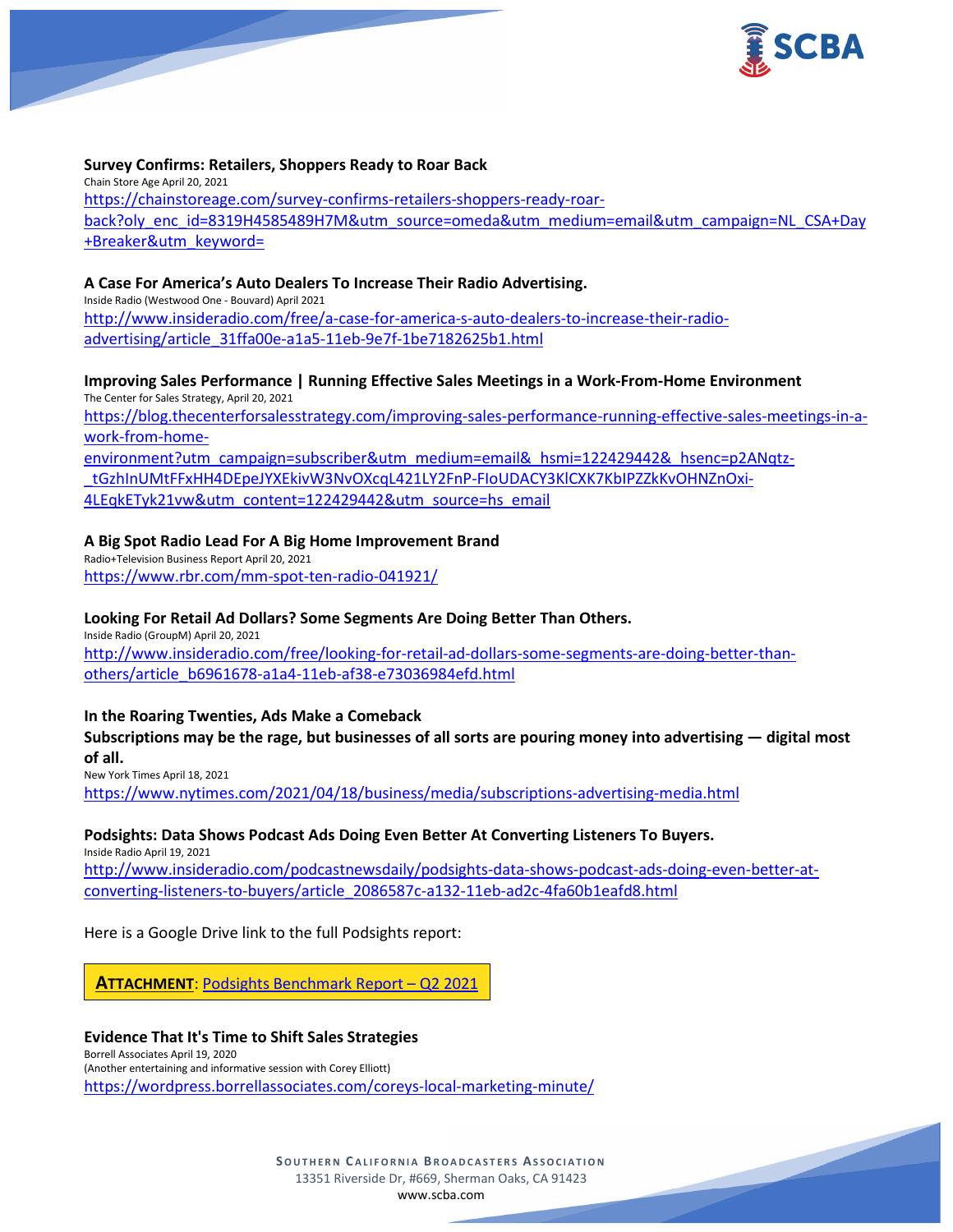

**Study: Radio Out-Performs TV and Social Media For Advertising Engagement.** Inside Radio (Edison Research) April 19, 2021 [http://www.insideradio.com/free/study-radio-out-performs-tv-and-social-media-for-advertising](http://www.insideradio.com/free/study-radio-out-performs-tv-and-social-media-for-advertising-engagement/article_a22b95c0-a0df-11eb-b59c-77290d358451.html)[engagement/article\\_a22b95c0-a0df-11eb-b59c-77290d358451.html](http://www.insideradio.com/free/study-radio-out-performs-tv-and-social-media-for-advertising-engagement/article_a22b95c0-a0df-11eb-b59c-77290d358451.html)

Here is a Google Drive link to the full Edison study:

**ATTACHMENT**: Radio Live On Air [and Everywhere from NPR and Edison Research](https://scba.com/radio-live-on-air-and-everywhere-from-npr-and-edison-research/)

### **Automobile Dealers Association Sees Sales Rebound In 2021.**

Inside Radio (NADA) April 19, 2021 [http://www.insideradio.com/free/automobile-dealers-association-sees-sales-rebound-in-](http://www.insideradio.com/free/automobile-dealers-association-sees-sales-rebound-in-2021/article_1e8469cc-a0df-11eb-8532-e330fe0c71f7.html)[2021/article\\_1e8469cc-a0df-11eb-8532-e330fe0c71f7.html](http://www.insideradio.com/free/automobile-dealers-association-sees-sales-rebound-in-2021/article_1e8469cc-a0df-11eb-8532-e330fe0c71f7.html)

## **10 Things World Class Managers Do To Build a Healthy Sales Pipeline**

The Center For Sales Strategy April 19, 2021 [https://blog.thecenterforsalesstrategy.com/10-things-managers-do-to-build-a-healthy-sales](https://blog.thecenterforsalesstrategy.com/10-things-managers-do-to-build-a-healthy-sales-pipeline?utm_campaign=subscriber&utm_medium=email&_hsmi=122219186&_hsenc=p2ANqtz--a4-MWhfcFIR-NclfcXL9SVdpCCsLZzmrHWddh7rFY5rxxXUWbZncHxyAiLroq4A3XcR15D9T7sm8OCk0tHzB4h5L7Cg&utm_content=122219186&utm_source=hs_email)[pipeline?utm\\_campaign=subscriber&utm\\_medium=email&\\_hsmi=122219186&\\_hsenc=p2ANqtz--a4-MWhfcFIR-](https://blog.thecenterforsalesstrategy.com/10-things-managers-do-to-build-a-healthy-sales-pipeline?utm_campaign=subscriber&utm_medium=email&_hsmi=122219186&_hsenc=p2ANqtz--a4-MWhfcFIR-NclfcXL9SVdpCCsLZzmrHWddh7rFY5rxxXUWbZncHxyAiLroq4A3XcR15D9T7sm8OCk0tHzB4h5L7Cg&utm_content=122219186&utm_source=hs_email)[NclfcXL9SVdpCCsLZzmrHWddh7rFY5rxxXUWbZncHxyAiLroq4A3XcR15D9T7sm8OCk0tHzB4h5L7Cg&utm\\_content](https://blog.thecenterforsalesstrategy.com/10-things-managers-do-to-build-a-healthy-sales-pipeline?utm_campaign=subscriber&utm_medium=email&_hsmi=122219186&_hsenc=p2ANqtz--a4-MWhfcFIR-NclfcXL9SVdpCCsLZzmrHWddh7rFY5rxxXUWbZncHxyAiLroq4A3XcR15D9T7sm8OCk0tHzB4h5L7Cg&utm_content=122219186&utm_source=hs_email) [=122219186&utm\\_source=hs\\_email](https://blog.thecenterforsalesstrategy.com/10-things-managers-do-to-build-a-healthy-sales-pipeline?utm_campaign=subscriber&utm_medium=email&_hsmi=122219186&_hsenc=p2ANqtz--a4-MWhfcFIR-NclfcXL9SVdpCCsLZzmrHWddh7rFY5rxxXUWbZncHxyAiLroq4A3XcR15D9T7sm8OCk0tHzB4h5L7Cg&utm_content=122219186&utm_source=hs_email)

# **The top 10 ad spenders in Big Pharma for 2020**

Fierce Pharma April 19, 2021 <https://www.fiercepharma.com/special-report/top-10-ad-spenders-big-pharma-for-2020>

## **Your Geographic Bonus**

Radio Ink (Charlie Sislen) April 19, 2021 [https://radioink.com/2021/04/19/your-geographic](https://radioink.com/2021/04/19/your-geographic-bonus/?vgo_ee=g4MdIIvetgiR1mkR7kijJ4BI1h38V58Ke8bVrp%2FmcsM%3D)[bonus/?vgo\\_ee=g4MdIIvetgiR1mkR7kijJ4BI1h38V58Ke8bVrp%2FmcsM%3D](https://radioink.com/2021/04/19/your-geographic-bonus/?vgo_ee=g4MdIIvetgiR1mkR7kijJ4BI1h38V58Ke8bVrp%2FmcsM%3D)

## **How to Establish Virtual Connections Using Video**

SalesFuel April 17, 2021 <https://salesfuel.com/how-to-establish-virtual-connections-using-video/>

#### **Sales Productivity: Steps to Increase Yours** SalesFuel April 17, 2021

<https://salesfuel.com/sales-productivity-steps-to-increase-yours/>

## **Show Authenticity Virtually With These Tips**

SalesFuel April 17, 2021 <https://salesfuel.com/show-authenticity-virtually-with-these-tips/>

## **NAB Tells Congress Local Radio, TV Best Ways To Combat Vaccine Misinformation.**

Inside Radio April 16, 2021 [http://www.insideradio.com/free/nab-tells-congress-local-radio-tv-best-ways-to-combat-vaccine](http://www.insideradio.com/free/nab-tells-congress-local-radio-tv-best-ways-to-combat-vaccine-misinformation/article_fb7c42a8-9e7f-11eb-aa18-3fa92b147889.html)[misinformation/article\\_fb7c42a8-9e7f-11eb-aa18-3fa92b147889.html](http://www.insideradio.com/free/nab-tells-congress-local-radio-tv-best-ways-to-combat-vaccine-misinformation/article_fb7c42a8-9e7f-11eb-aa18-3fa92b147889.html)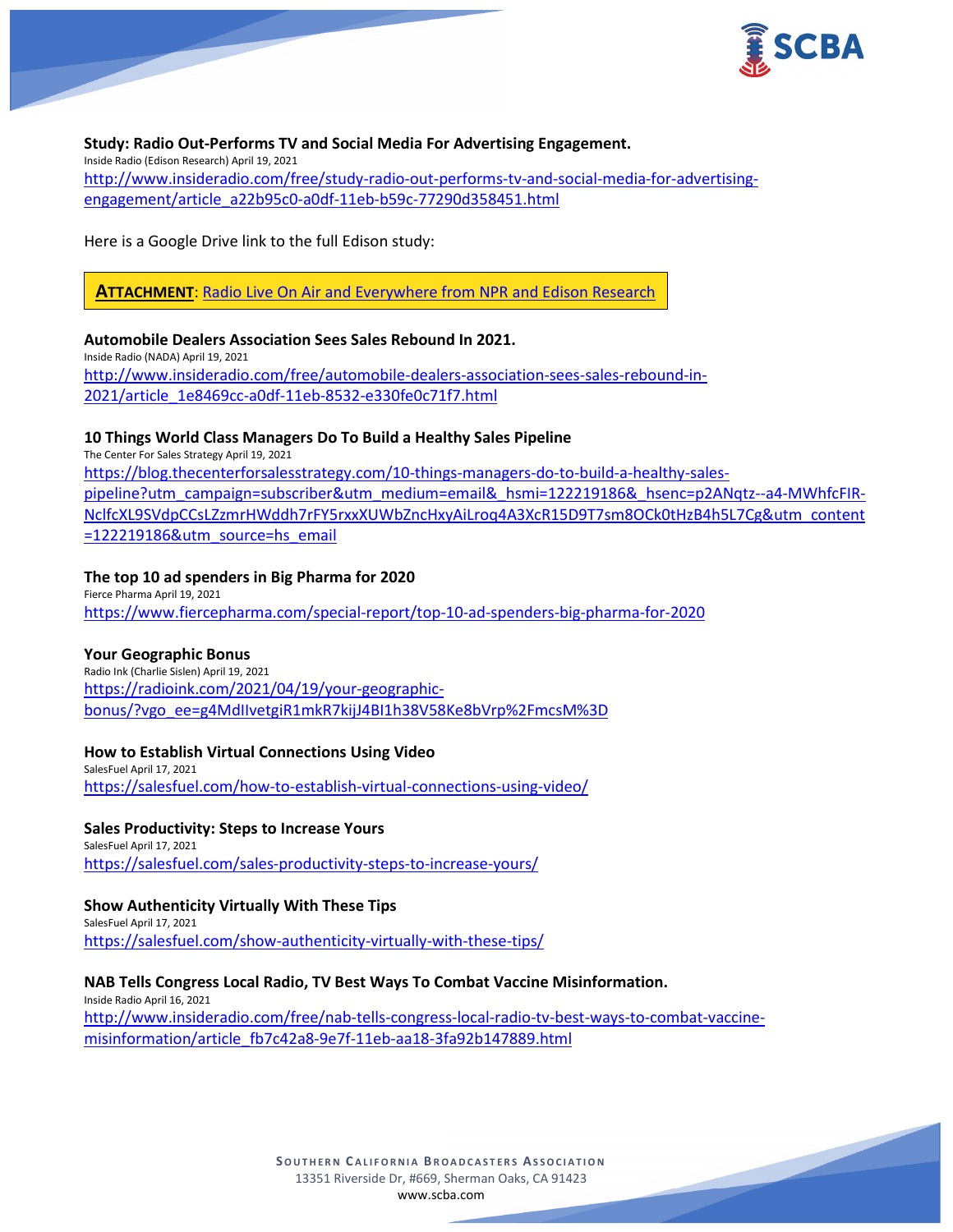

### **AdsWizz Gives Advertisers A Billion Reasons To Spend on Podcasting.**

Inside Radio (AdsWizz) April 16, 2021 [http://www.insideradio.com/podcastnewsdaily/adswizz-gives-advertisers-a-billion-reasons-to-spend-on](http://www.insideradio.com/podcastnewsdaily/adswizz-gives-advertisers-a-billion-reasons-to-spend-on-podcasting/article_e3931c62-9ece-11eb-9dd3-57b896a6dfc5.html)[podcasting/article\\_e3931c62-9ece-11eb-9dd3-57b896a6dfc5.html](http://www.insideradio.com/podcastnewsdaily/adswizz-gives-advertisers-a-billion-reasons-to-spend-on-podcasting/article_e3931c62-9ece-11eb-9dd3-57b896a6dfc5.html)

### **Debunking Myths About Selling Virtually**

Selling Power Blog April 15, 2021 <https://blog.sellingpower.com/gg/2021/04/debunking-myths-about-selling-virtually.html>

### **6 STEPS TO CREATE CALL SCRIPTS THAT DON'T SUCK**

LeadG2 (The Center For Sales Strategy) April 15, 2021 <https://leadg2.thecenterforsalesstrategy.com/blog/6-steps-to-create-call-scripts-that-dont-suck>

### **How to Sell to Decision-Makers & Influencers, According to Sales Leaders**

HubSpot April 15, 2021 [https://blog.hubspot.com/sales/how-to-talk-about-price-with-the-decision-maker-the-influencer-and-the](https://blog.hubspot.com/sales/how-to-talk-about-price-with-the-decision-maker-the-influencer-and-the-champion?__hstc=201195441.1a2963a9d1dd576753980fbe6c5d29cc.1612388323114.1618869939893.1618945132729.20&__hssc=201195441.1.1618945132729&__hsfp=779478436)[champion?\\_\\_hstc=201195441.1a2963a9d1dd576753980fbe6c5d29cc.1612388323114.1618869939893.1618945](https://blog.hubspot.com/sales/how-to-talk-about-price-with-the-decision-maker-the-influencer-and-the-champion?__hstc=201195441.1a2963a9d1dd576753980fbe6c5d29cc.1612388323114.1618869939893.1618945132729.20&__hssc=201195441.1.1618945132729&__hsfp=779478436) [132729.20&\\_\\_hssc=201195441.1.1618945132729&\\_\\_hsfp=779478436](https://blog.hubspot.com/sales/how-to-talk-about-price-with-the-decision-maker-the-influencer-and-the-champion?__hstc=201195441.1a2963a9d1dd576753980fbe6c5d29cc.1612388323114.1618869939893.1618945132729.20&__hssc=201195441.1.1618945132729&__hsfp=779478436)

### **Big rebound for U.S. retail sales in March**

Chain Store Age April 16, 2021 [https://chainstoreage.com/big-rebound-us-retail-sales](https://chainstoreage.com/big-rebound-us-retail-sales-march?oly_enc_id=8319H4585489H7M&utm_source=omeda&utm_medium=email&utm_campaign=NL_CSA+Day+Breaker&utm_keyword=)[march?oly\\_enc\\_id=8319H4585489H7M&utm\\_source=omeda&utm\\_medium=email&utm\\_campaign=NL\\_CSA+D](https://chainstoreage.com/big-rebound-us-retail-sales-march?oly_enc_id=8319H4585489H7M&utm_source=omeda&utm_medium=email&utm_campaign=NL_CSA+Day+Breaker&utm_keyword=) [ay+Breaker&utm\\_keyword=](https://chainstoreage.com/big-rebound-us-retail-sales-march?oly_enc_id=8319H4585489H7M&utm_source=omeda&utm_medium=email&utm_campaign=NL_CSA+Day+Breaker&utm_keyword=)

### **NADA First Quarter 2021 Auto Industry Analysis**

Car Pro USA April 14, 2021 <https://www.carprousa.com/NADA-First-Quarter-2021-Auto-Industry-Analysis/a/1890>

**RESOURCES AND ARTICLES OF INTEREST TO MANAGERS FOR PLANNING AND FORECASTING:**

### **Apple will let podcasters sell subscriptions and keep a cut for itself**

### **Apple hasn't tried to make a business out of podcasting until now. Will you pay?** VOX April 20, 2021

<https://www.vox.com/recode/2021/4/20/22394032/apple-podcast-subscription-plans>

### **Cutting through the noise: is the social media audio trend here to stay?**

The Drum April 19, 2021

[https://www.thedrum.com/opinion/2021/04/19/cutting-through-the-noise-the-social-media-audio-trend-here](https://www.thedrum.com/opinion/2021/04/19/cutting-through-the-noise-the-social-media-audio-trend-here-stay)[stay](https://www.thedrum.com/opinion/2021/04/19/cutting-through-the-noise-the-social-media-audio-trend-here-stay)

# **IAB Podcast Upfront Schedule Released**

Podcast Business Journal April 21, 2021 [https://podcastbusinessjournal.com/iab-podcast-upfront-releases-schedule-for-](https://podcastbusinessjournal.com/iab-podcast-upfront-releases-schedule-for-2021/?vgo_ee=g4MdIIvetgiR1mkR7kijJ4BI1h38V58Ke8bVrp%2FmcsM%3D)[2021/?vgo\\_ee=g4MdIIvetgiR1mkR7kijJ4BI1h38V58Ke8bVrp%2FmcsM%3D](https://podcastbusinessjournal.com/iab-podcast-upfront-releases-schedule-for-2021/?vgo_ee=g4MdIIvetgiR1mkR7kijJ4BI1h38V58Ke8bVrp%2FmcsM%3D)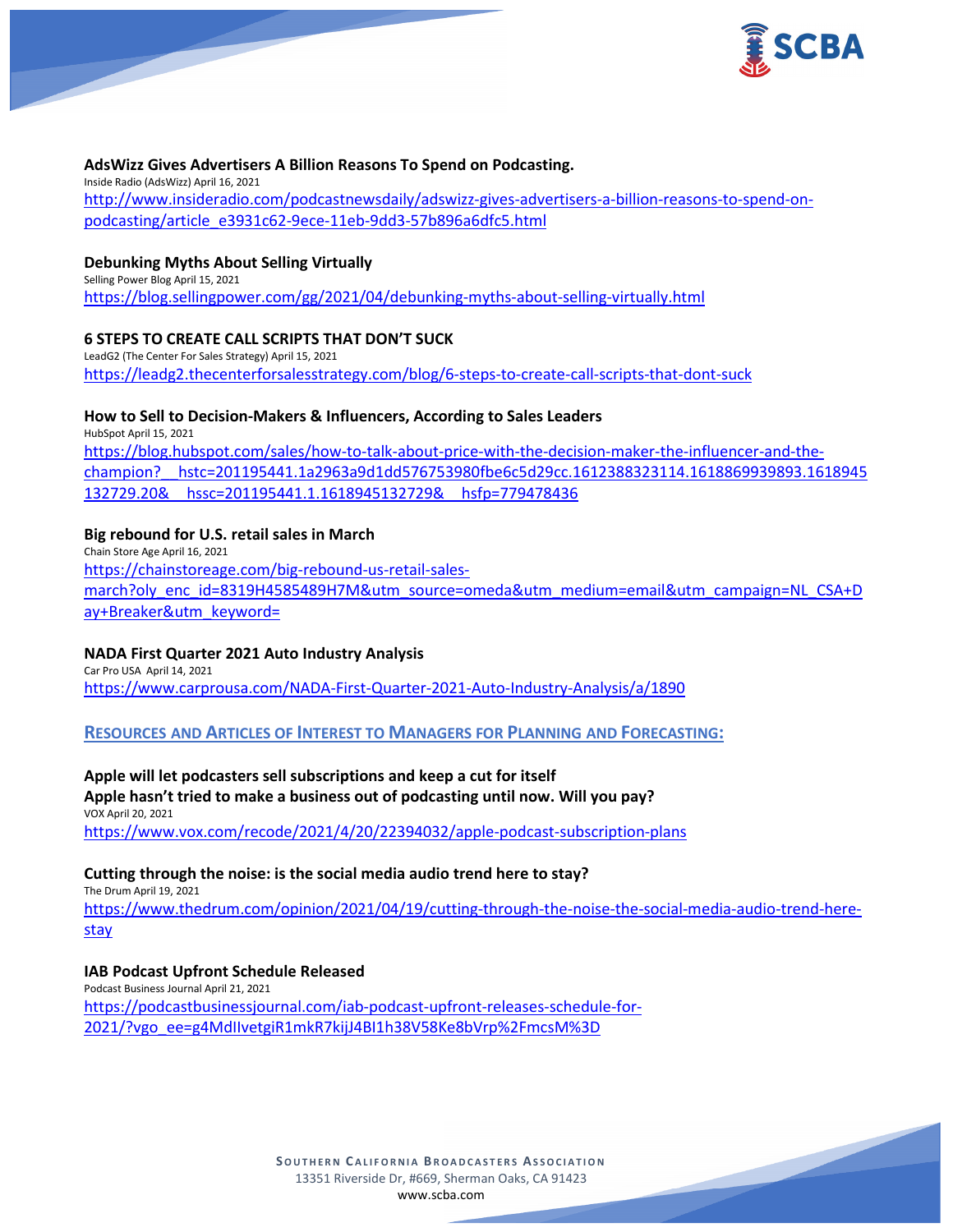

**DRM Digital Radio: Anytime and Anywhere** Radio+Television Business Report April 2021 <https://www.rbr.com/drm-digital-radio-anytime-and-anywhere/>

## **Xperi's 'Radical' Concept To Generate New Revenue From Radio's Digital Pipeline.**

Inside Radio April 20, 2021 [http://www.insideradio.com/free/xperi-s-radical-concept-to-generate-new-revenue-from-radio-s-digital](http://www.insideradio.com/free/xperi-s-radical-concept-to-generate-new-revenue-from-radio-s-digital-pipeline/article_6dbc2b3a-a1a5-11eb-8711-0379e1e050ab.html)[pipeline/article\\_6dbc2b3a-a1a5-11eb-8711-0379e1e050ab.html](http://www.insideradio.com/free/xperi-s-radical-concept-to-generate-new-revenue-from-radio-s-digital-pipeline/article_6dbc2b3a-a1a5-11eb-8711-0379e1e050ab.html)

**Dollars flow to live audio as moderation problems loom** AXIOS April 19, 2021 [https://www.axios.com/clubhouse-dollars-live-audio-moderation-problems-a972ad6f-22fc-4ebe-9565-](https://www.axios.com/clubhouse-dollars-live-audio-moderation-problems-a972ad6f-22fc-4ebe-9565-9f179fd97c7f.html) [9f179fd97c7f.html](https://www.axios.com/clubhouse-dollars-live-audio-moderation-problems-a972ad6f-22fc-4ebe-9565-9f179fd97c7f.html)

# **TV Ad Spending Jumped 13% in March: SMI**

Broadcasting+Cable April16, 2021 <https://www.nexttv.com/news/tv-ad-spending-jumped-13-in-march-smi-says>

# **In First Year-Over-Year Pandemic Comp, U.S. Ad Spending Surges 22% In March**

MediaPost April 16, 2021 [https://www.mediapost.com/publications/article/362401/in-first-year-over-year-pandemic-comp-us-ad](https://www.mediapost.com/publications/article/362401/in-first-year-over-year-pandemic-comp-us-ad-spe.html)[spe.html](https://www.mediapost.com/publications/article/362401/in-first-year-over-year-pandemic-comp-us-ad-spe.html)

# **The Pandemic Helped Some Marketers Kick This Digital Marketing Habit**

Forbes (Dr. Augustine Fou - CMO Network) April 17, 2020 [https://www.forbes.com/sites/augustinefou/2021/04/17/the-pandemic-helped-marketers-kick-this-old-digital](https://www.forbes.com/sites/augustinefou/2021/04/17/the-pandemic-helped-marketers-kick-this-old-digital-marketing-habit/?sh=5c16fd3a519c)[marketing-habit/?sh=5c16fd3a519c](https://www.forbes.com/sites/augustinefou/2021/04/17/the-pandemic-helped-marketers-kick-this-old-digital-marketing-habit/?sh=5c16fd3a519c)

## **TV Networks Demand Nielsen Submit to Audit in Battle Over Coronavirus Audience Counts**

Variety April 15, 2021 <https://variety.com/2021/tv/news/nielsen-audit-tv-ratings-coronavirus-1234952295/>

# **Nielsen Audience Measurement Chief Scott Brown Leaves For Experian**

MediaPost April 15, 2021 [https://www.mediapost.com/publications/article/362370/nielsen-audience-measurement-chief-scott-brown](https://www.mediapost.com/publications/article/362370/nielsen-audience-measurement-chief-scott-brown-lea.html)[lea.html](https://www.mediapost.com/publications/article/362370/nielsen-audience-measurement-chief-scott-brown-lea.html)